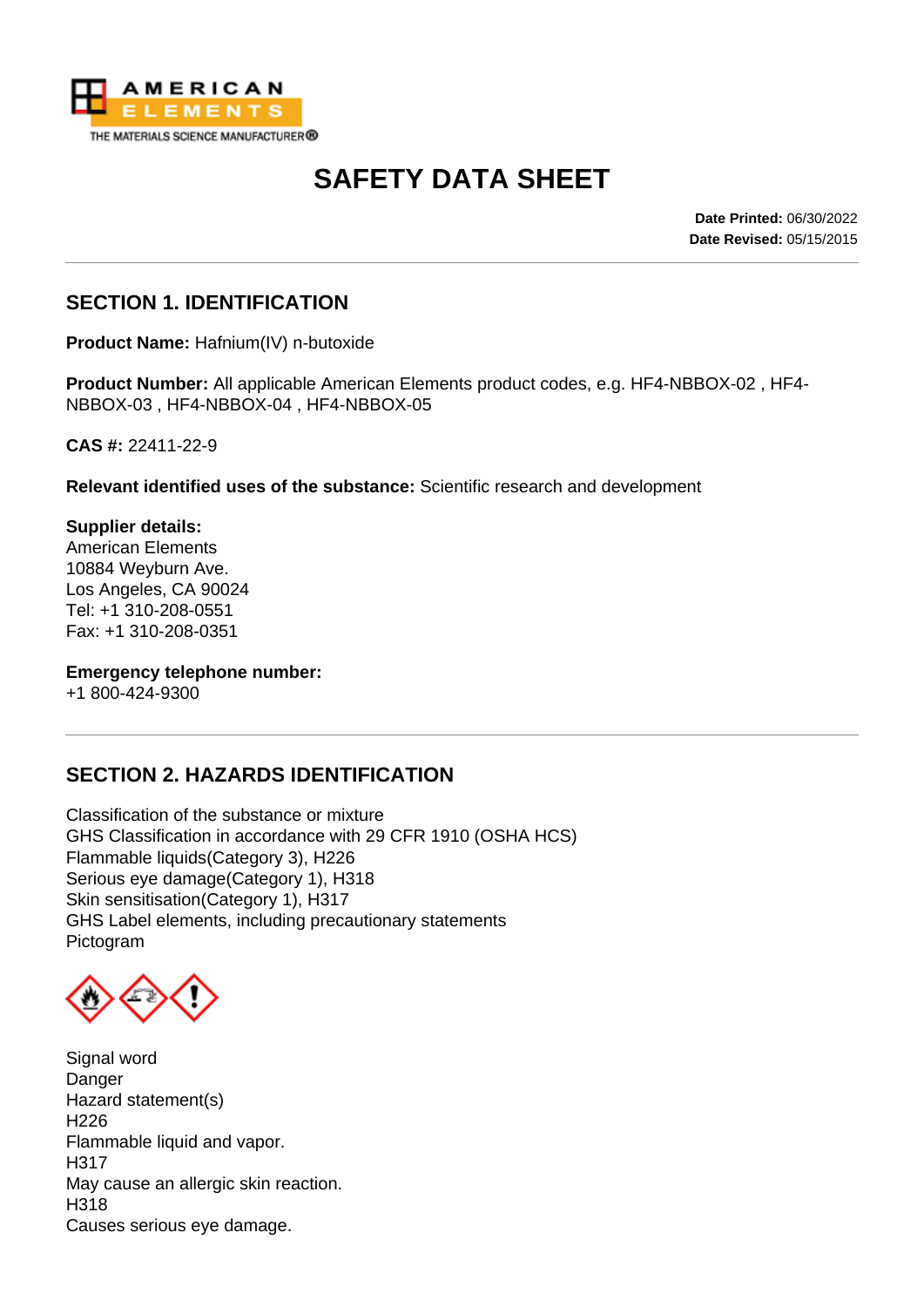Precautionary statement(s) P210 Keep away from heat/sparks/open flames/hot surfaces. No smoking. P233 Keep container tightly closed. P240 Ground/bond container and receiving equipment. P241 Use explosion-proof electrical/ ventilating/ lighting/ equipment. P242 Use only non-sparking tools. P243 Take precautionary measures against static discharge. P261 Avoid breathing dust/ fume/ gas/ mist/ Vapors/ spray. P272 Contaminated work clothing should not be allowed out of the workplace. P280 Wear protective gloves/ protective clothing/ eye protection/ face protection. P303 + P361 + P353 IF ON SKIN (or hair): Remove/ Take off immediately all contaminated clothing. Rinse skin with water/ shower. P305 + P351 + P338 IF IN EYES: Rinse cautiously with water for several minutes. Remove contact lenses, if present and easy to do. Continue rinsing. P310 Immediately call a POISON CENTER/doctor. P321 Specific treatment (see supplemental first aid instructions on this label). P333 + P313 If skin irritation or rash occurs: Get medical advice/ attention. P363 Wash contaminated clothing before reuse. P370 + P378 In case of fire: Use dry sand, dry chemical or alcohol-resistant foam for extinction. P403 + P235 Store in a well-ventilated place. Keep cool. P501 Dispose of contents/ container to an approved waste disposal plant. Hazards not otherwise classified (HNOC) or not covered by GHS-none

#### **SECTION 3. COMPOSITION/INFORMATION ON INGREDIENTS**

Mixtures Synonyms:Tetrabutoxyhafnium(IV) n-Butoxy hafnium Formula: C16H36HfO4 Molecular weight: 470.94 g/mol

## **SECTION 4. FIRST AID MEASURES**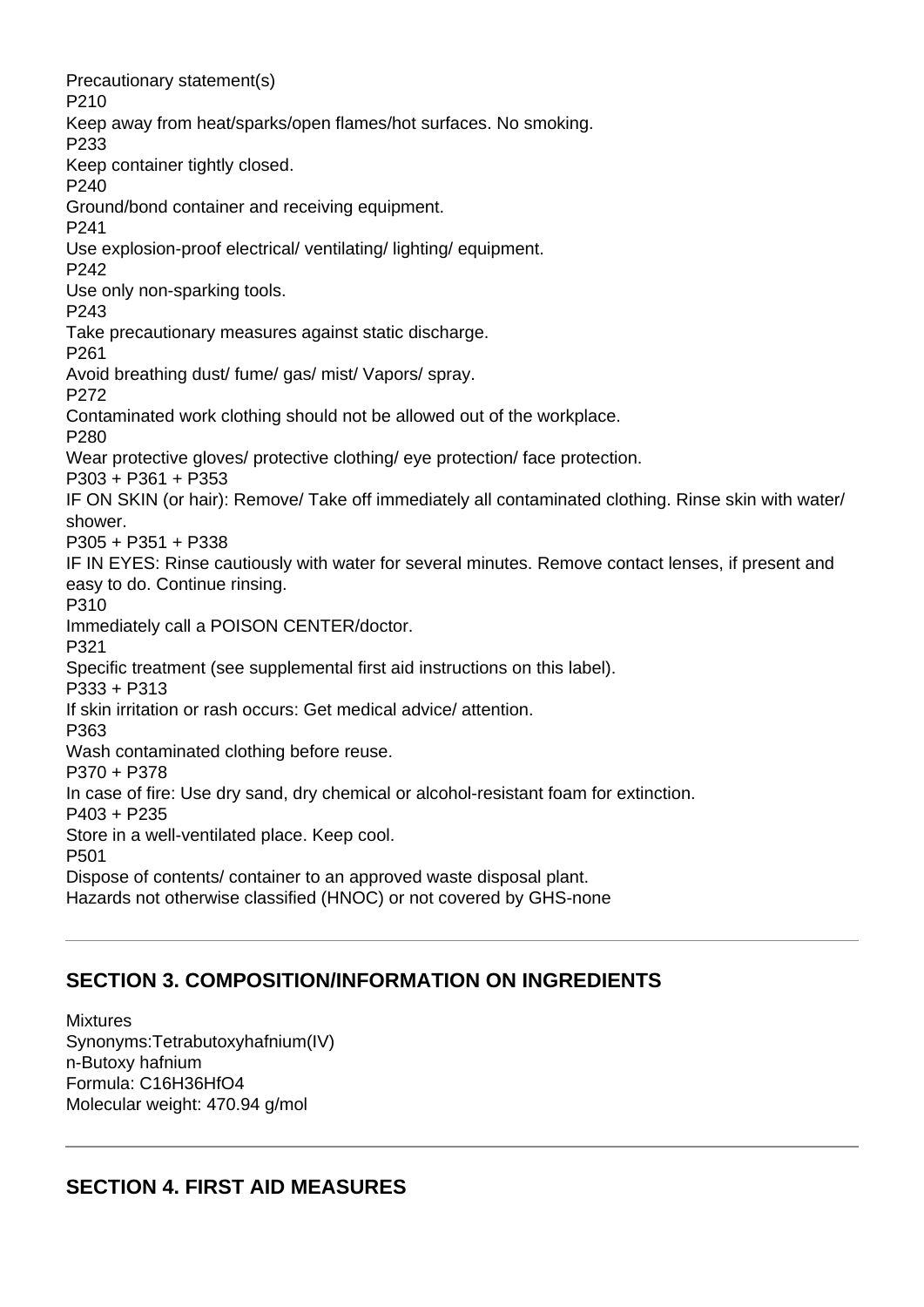Description of first aid measures General advice Consult a physician. Show this safety data sheet to the doctor in attendance. Move out of dangerous area. If inhaled If breathed in, move person into fresh air. If not breathing, give artificial respiration. Consult a physician. In case of skin contact Wash off with soap and plenty of water. Consult a physician. In case of eye contact Rinse thoroughly with plenty of water for at least 15 minutes and consult a physician. If swallowed Do NOT induce vomiting. Never give anything by mouth to an unconscious person. Rinse mouth with water. Consult a physician. Most important symptoms and effects, both acute and delayed The most important known symptoms and effects are described in the labelling (see section 2) and/or in section 11 Indication of any immediate medical attention and special treatment needed No data available

## **SECTION 5. FIREFIGHTING MEASURES**

Extinguishing media Suitable extinguishing media Use water spray, alcohol-resistant foam, dry chemical or carbon dioxide. Special hazards arising from the substance or mixture No data available Advice for firefighters Wear self-contained breathing apparatus for firefighting if necessary. Further information Use water spray to cool unopened containers.

## **SECTION 6. ACCIDENTAL RELEASE MEASURES**

Personal precautions, protective equipment and emergency procedures

Use personal protective equipment. Avoid breathing Vapors, mist or gas. Ensure adequate ventilation. Remove all sources of ignition. Evacuate personnel to safe areas. Beware of Vapors accumulating to form explosive concentrations. Vapors can accumulate in low areas.

For personal protection see section 8.

Environmental precautions

Prevent further leakage or spillage if safe to do so. Do not let product enter drains.

Methods and materials for containment and cleaning up

Contain spillage, and then collect with an electrically protected vacuum cleaner or by wet-brushing and place in container for disposal according to local regulations (see section 13).

Reference to other sections

For disposal see section 13.

## **SECTION 7. HANDLING AND STORAGE**

Precautions for safe handling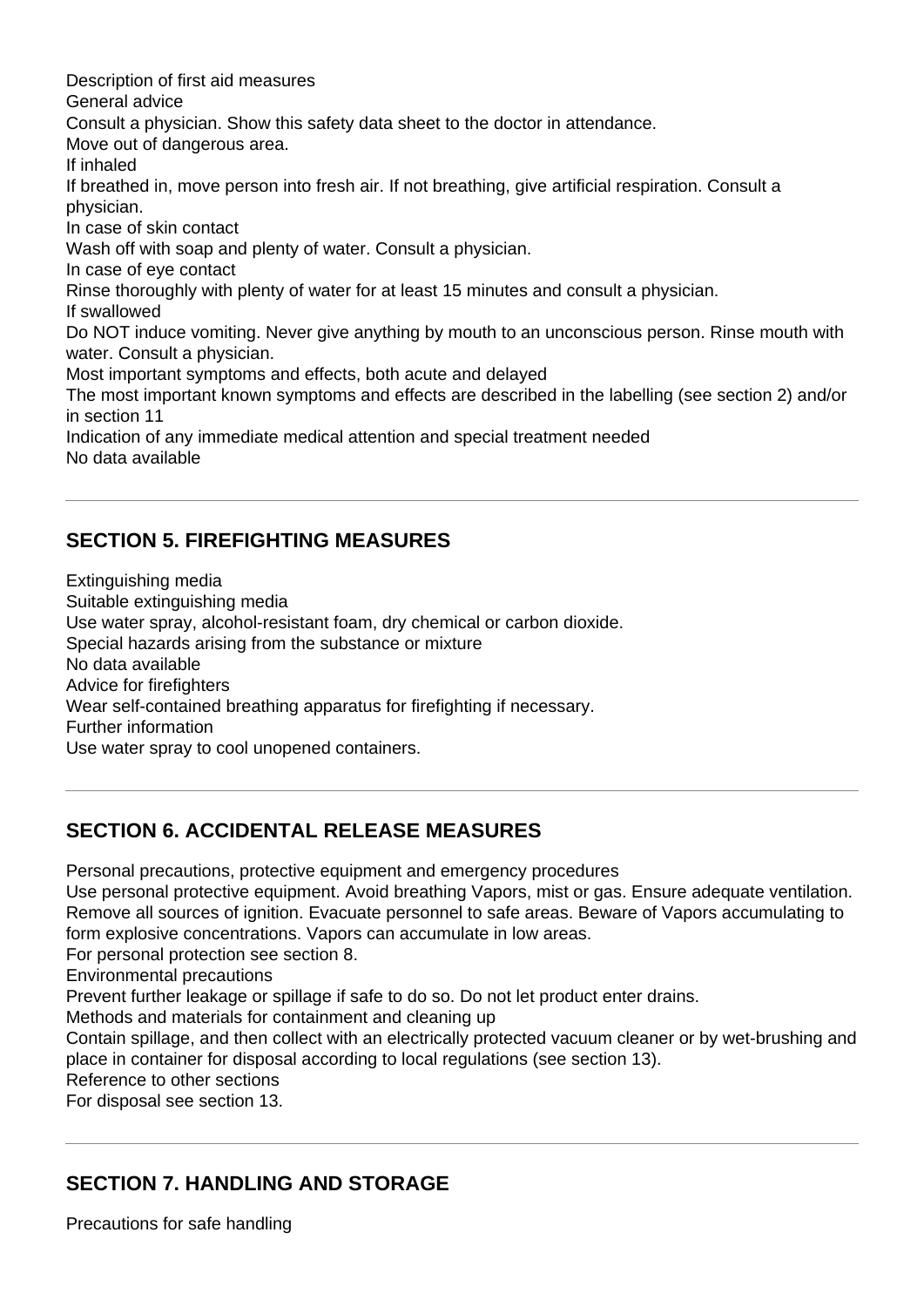Avoid contact with skin and eyes. Avoid inhalation of Vapor or mist. Keep away from sources of ignition -No smoking.Take measures to prevent the build up of electrostatic charge. For precautions see section 2. Conditions for safe storage, including any incompatibilities Keep container tightly closed in a dry and well-ventilated place. Containers which are opened must be carefully resealed and kept upright to prevent leakage. Moisture sensitive. Handle and store under inert gas. Specific end use(s) Apart from the uses mentioned in section 1 no other specific uses are stipulated

# **SECTION 8. EXPOSURE CONTROLS/PERSONAL PROTECTION**

Exposure controls

Appropriate engineering controls

Handle in accordance with good industrial hygiene and safety practice. Wash hands before breaks and at the end of workday.

Personal protective equipment

Eye/face protection

Tightly fitting safety goggles. Faceshield (8-inch minimum). Use equipment for eye protection tested and approved under appropriate government standards such as NIOSH (US) or EN 166(EU). Skin protection

Handle with gloves. Gloves must be inspected prior to use. Use proper glove removal technique (without touching glove's outer surface) to avoid skin contact with this product. Dispose of contaminated gloves after use in accordance with applicable laws and good laboratory practices. Wash and dry hands.

Body Protection

Complete suit protecting against chemicals, Flame retardant antistatic protective clothing., The type of protective equipment must be selected according to the concentration and amount of the dangerous substance at the specific workplace.

Respiratory protection

Where risk assessment shows air-purifying respirators are appropriate use a full-face respirator with multi-purpose combination (US) or type ABEK (EN 14387) respirator cartridges as a backup to engineering controls.

If the respirator is the sole means of protection, use a full-face supplied air respirator. Use respirators and components tested and approved under appropriate government standards such as NIOSH (US) or CEN (EU).

Control of environmental exposure

Prevent further leakage or spillage if safe to do so. Do not let product enter drains.

## **SECTION 9. PHYSICAL AND CHEMICAL PROPERTIES**

Information on basic physical and chemical properties Appearance Form: liquid Colour: colourless **Odor** No data available Odor Threshold No data available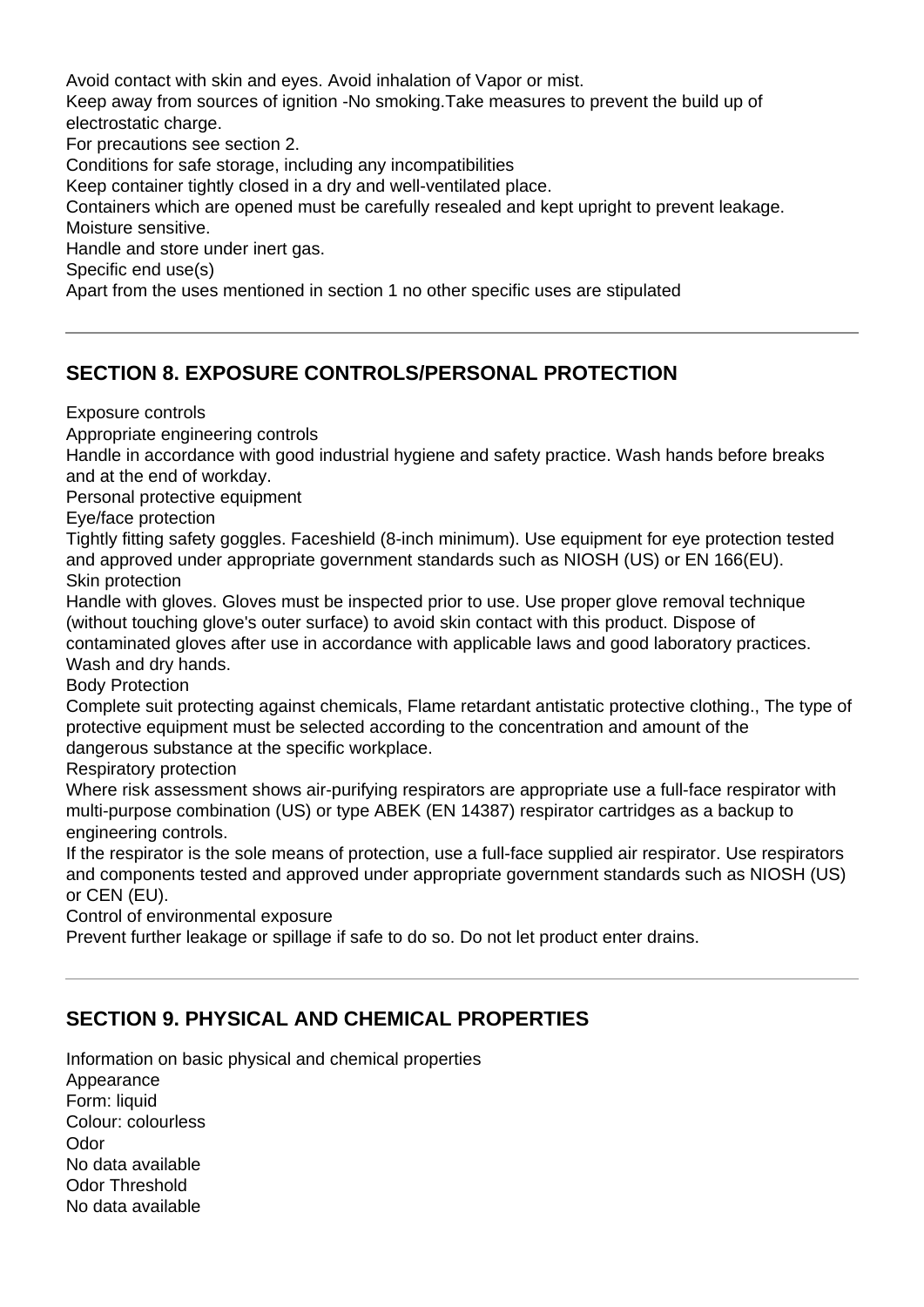pH No data available Melting point/freezing point No data available Initial boiling point and boiling range No data available Flash point 35 °C (95 °F) Evaporation rate No data available Flammability (solid, gas) No data available Upper/lower flammability or explosive limits No data available Vapor pressure No data available Vapor density No data available Relative density 1.2376 g/mL Water solubility No data available Partition coefficient: n-octanol/water No data available Auto-ignition temperature The substance or mixture is not classified as self heating. Decomposition temperature No data available Viscosity No data available Explosive properties No data available Oxidizing properties No data available Other safety information No data available

#### **SECTION 10. STABILITY AND REACTIVITY**

**Reactivity** No data available Chemical stability Stable under recommended storage conditions. Possibility of hazardous reactions Vapors may form explosive mixture with air. Conditions to avoid Heat, flames and sparks. Incompatible materials Alcohols, Ketones, Strong oxidizing agents Hazardous decomposition products Hazardous decomposition products formed under fire conditions. -Carbon oxides, Zirconium oxides, Hafnium oxide Other decomposition products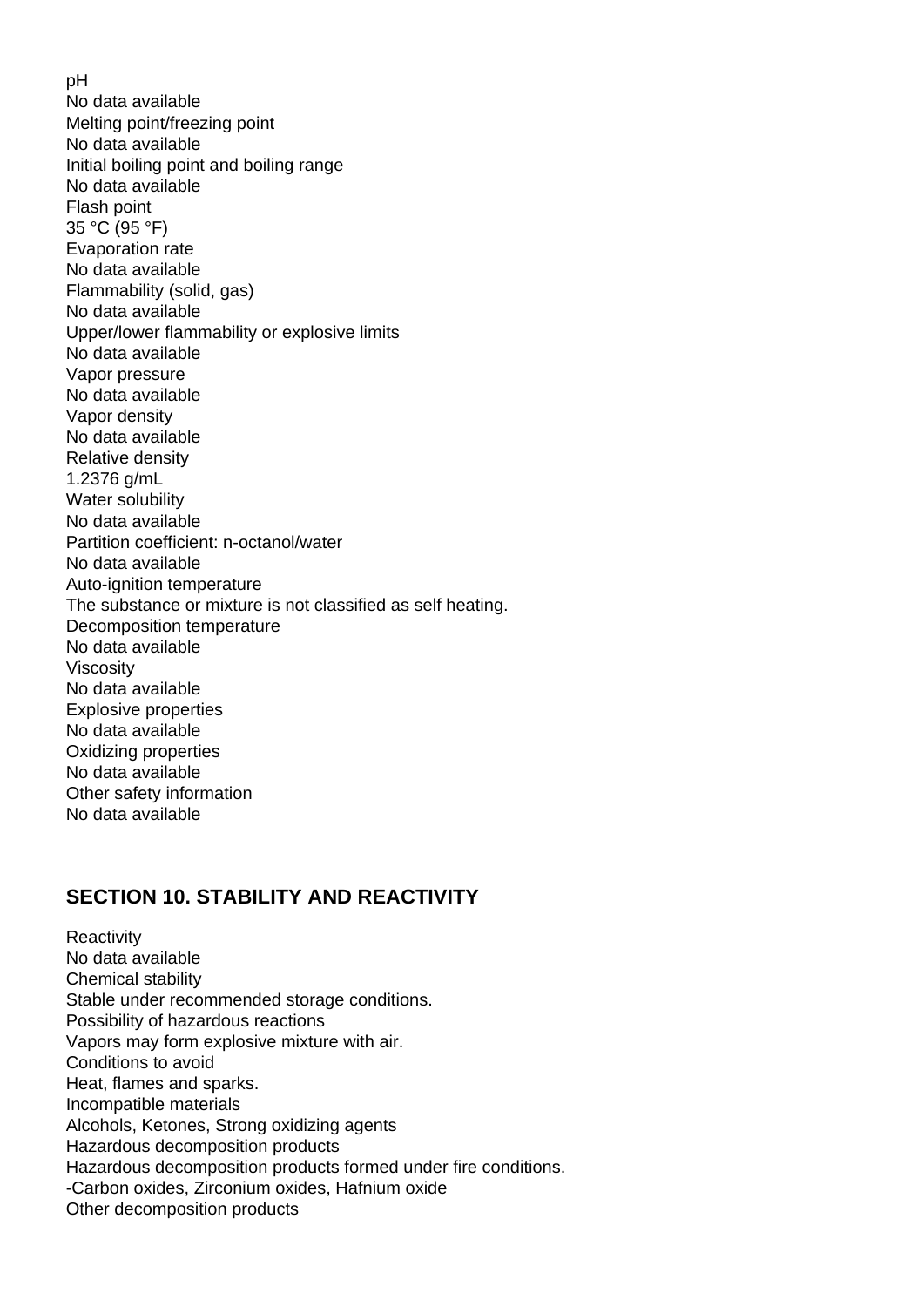#### **SECTION 11. TOXICOLOGICAL INFORMATION**

Information on toxicological effects Acute toxicity No data available Inhalation: No data available Dermal: No data available No data available Skin corrosion/irritation No data available Serious eye damage/eye irritation No data available Respiratory or skin sensitisation Germ cell mutagenicity No data available **Carcinogenicity** IARC: No component of this product present at levels greater than or equal to 0.1% is identified as probable, possible or confirmed human carcinogen by IARC. NTP: No component of this product present at levels greater than or equal to 0.1% is identified as a known or anticipated carcinogen by NTP. OSHA: No component of this product present at levels greater than or equal to 0.1% is identified as a carcinogen or potential carcinogen by OSHA. Reproductive toxicity No data available No data available Specific target organ toxicity -single exposure No data available Specific target organ toxicity -repeated exposure No data available Aspiration hazard No data available Additional Information RTECS: Not available To the best of our knowledge, the chemical, physical, and toxicological properties have not been thoroughly investigated.

#### **SECTION 12. ECOLOGICAL INFORMATION**

**Toxicity** No data available Persistence and degradability No data available Bioaccumulative potential No data available Mobility in soil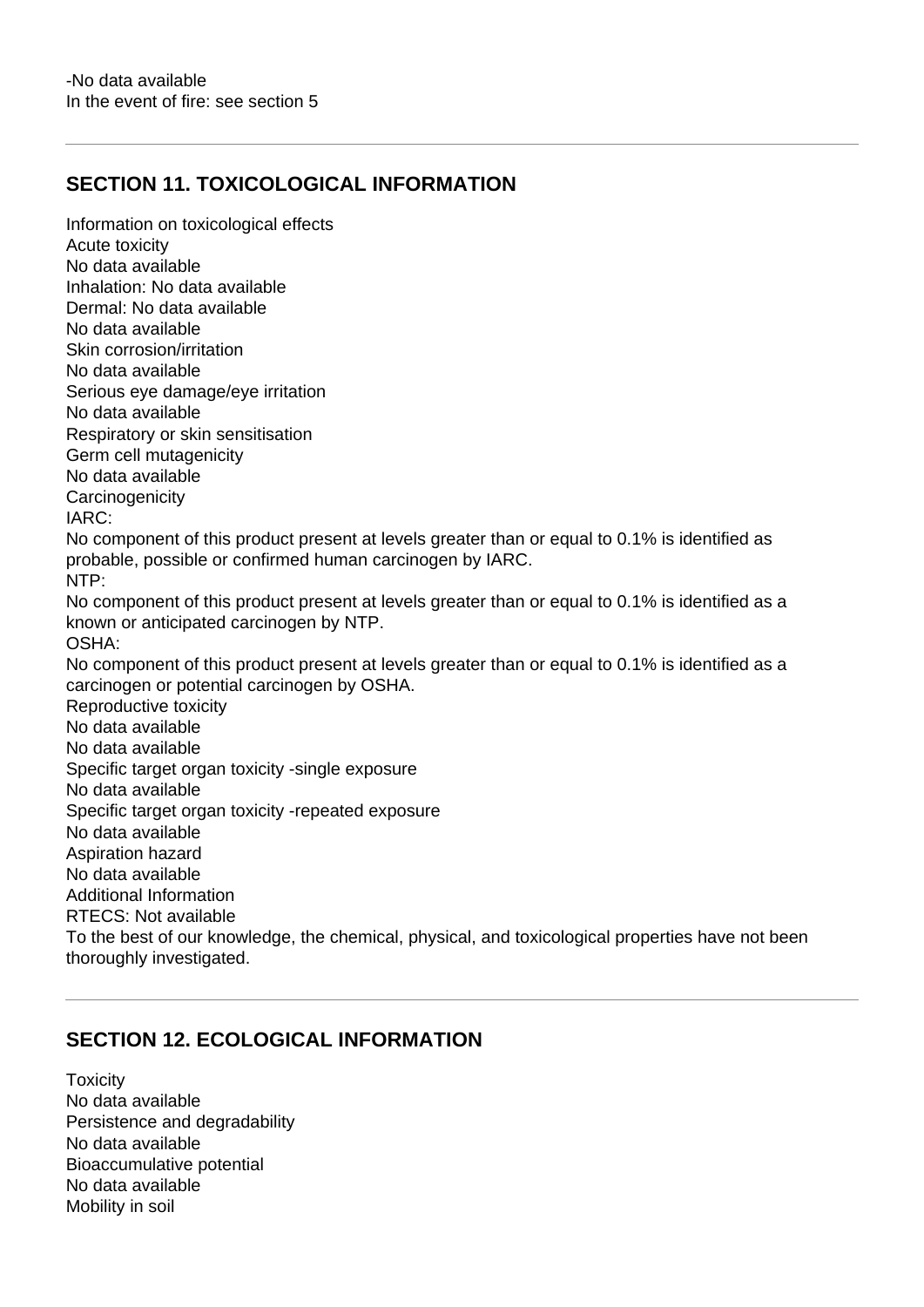No data available Results of PBT and vPvB assessment PBT/vPvB assessment not available as chemical safety assessment not required/not conducted Other adverse effects No data available

## **SECTION 13. DISPOSAL CONSIDERATIONS**

Waste treatment methods Product Burn in a chemical incinerator equipped with an afterburner and scrubber but exert extra care in igniting as this material is highly flammable. Offer surplus and non-recyclable solutions to a licensed disposal company. Contact a licensed professional waste disposal service to dispose of this material. Contaminated packaging Dispose of as unused product.

## **SECTION 14. TRANSPORT INFORMATION**

DOT (US) UN number:1993 Class: 3 Packing group: III Proper shipping name: Flammable liquids, n.o.s.(Hafnium(IV) n-butoxide) Reportable Quantity(RQ): 100 lbs Poison Inhalation Hazard: No IMDG UN number: 1993 Class: 3 Packing group: III EMS-No: F-E, S-E Proper shipping name: FLAMMABLE LIQUID, N.O.S.(Hafnium(IV) n-butoxide) IATA UN number:1993 Class: 3 Packing group: III Proper shipping name: Flammable liquid, n.o.s.(Hafnium(IV) n-butoxide)

# **SECTION 15. REGULATORY INFORMATION**

SARA 302 Components No chemicals in this material are subject to the reporting requirements of SARA Title III, Section 302. SARA 313 Components This material does not contain any chemical components with known CAS numbers that exceed the threshold (De Minimis) reporting levels established by SARA Title III, Section 313. SARA 311/312 Hazards Fire Hazard, Acute Health Hazard, Chronic Health Hazard Massachusetts Right To Know Components No components are subject to the Massachusetts Right to Know Act. Pennsylvania Right To Know Components